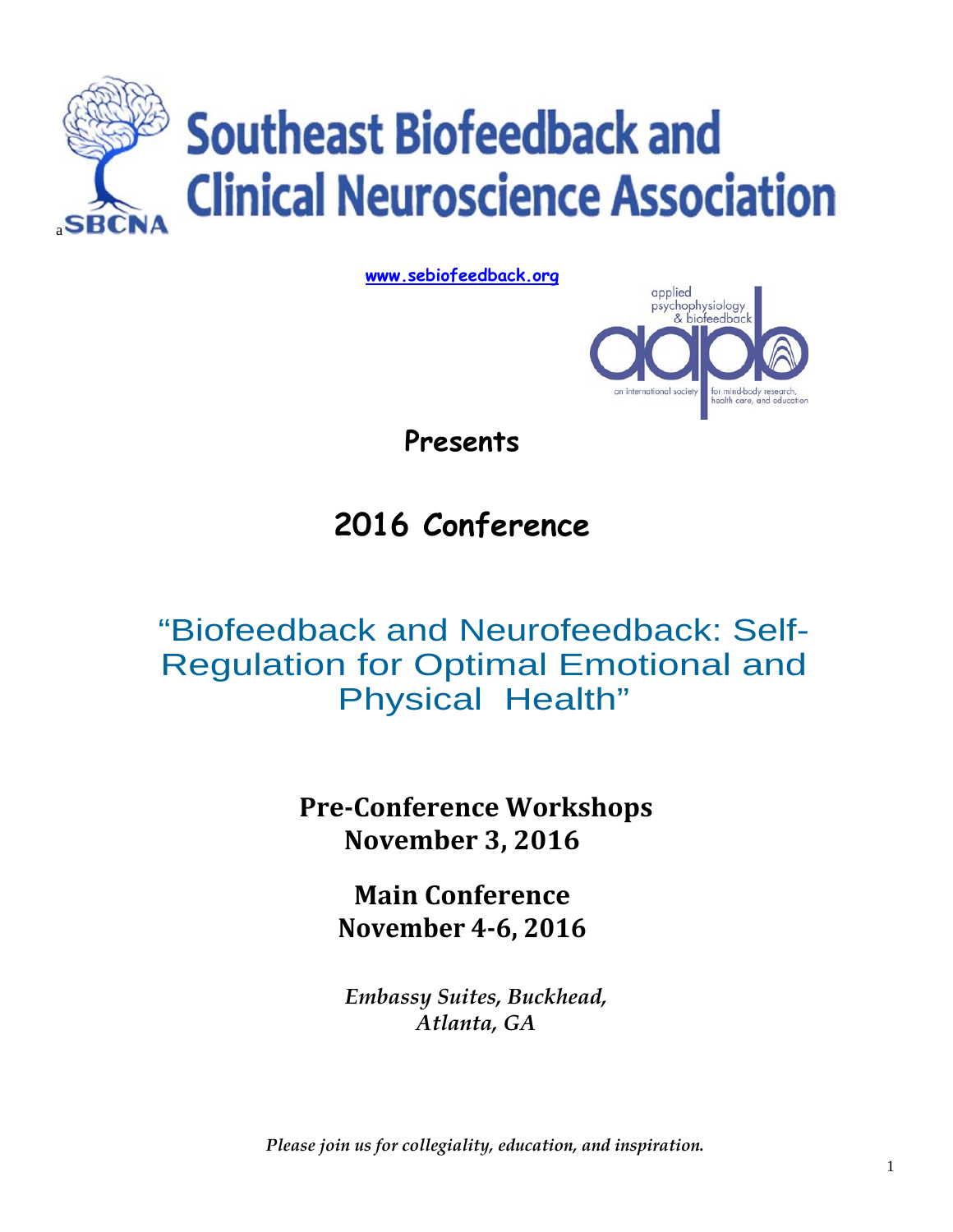## **SBCNA PRE-CONFERENCE PROGRAM Thursday, November 3, 2016**

**\*** *For the preconference sessions you may choose to attend both lectures, or one lecture and the related hands-on workshop.* 

#### 7:30a - 8:30a **Registration**

### 8:30a - 9:00a **Welcome Paul Michael Ramirez, PhD, President of SBCNA**

## 9:00a - 10:30a Bienville Room **Introduction to Biofeedback**

#### **Dan Chartier, Ph.D.**

A Basic Introduction to the Science of Biofeedback and the Process of Self-Regulation, this workshop will provide a thorough introduction to the art and science of biofeedback. The goal will be to help newcomers understand basic concepts and principles and assist more experienced practitioners in refreshing the essence of what works in using feedback technology to promote health and well-being. *(APA CE Credits 1.5-Basic)* 

#### Irby Room

**Concurrent Workshop: Peder H. Fagerholm, Ph.D. will present an informal** *Introduction to Neurofeedback Equipment and Practices***, including hands-on opportunities with Brain Master and Nexus systems.** *(APA CE Credits 1.5-Basic)* 

#### Boardroom Suite

#### **Practical Applications of qEEG: Introductory Principles of Clinical Analysis Penijean Gracefire, LMHC, BCN**

An introduction to the core concepts of interpreting qEEG findings for the purpose of supporting clinical interventions and increasing the potential efficacy of treatment plans. qEEG data provides unique insight regarding cortical resource prioritization and allocation dynamics, which adds a valuable dimension to holistic evaluation approaches. The intent of this presentation is to provide a framework in which care providers can determine the benefits qEEG could offer to their clinical assessment methods, discuss the practical applications of the role of qEEG in guiding therapeutic interventions, introduce initial principles for interpretation, and offer data-base guided strategies for neurofeedback. (*APA CE Credits 1.5-Basic)* 

#### 10:30a - 11:00a **Break & Visit Exhibitors**

#### 11:00a - 12:30p Bienville Room

#### **Introduction to Biofeedback (continued)**

**Dan Chartier, Ph.D.** *(APA CE Credits 1.5-Basic)* 

Irby Room **Concurrent Workshop: Peder H. Fagerholm, Ph.D.** *Introduction to Neurofeedback Equipment and Practices***, (continued)** *(APA CE Credits 1.5-Basic)* 

Boardroom Suite **Practical Applications of qEEG: Introductory Principles of Clinical Analysis (continued) Penijean Gracefire, LMHC, BCN** (*APA CE Credits 1.5-Basic)*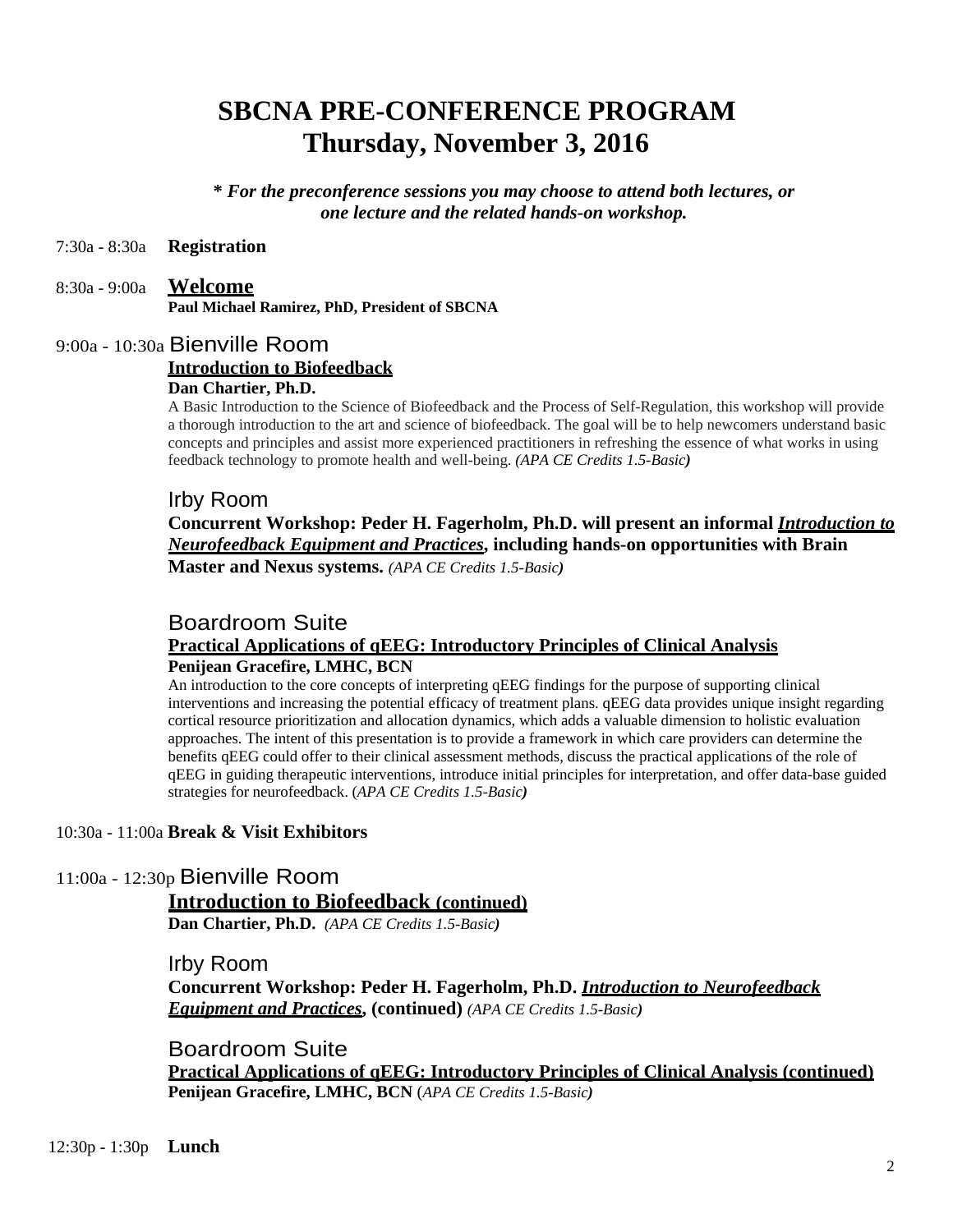## 1:30p - 3:00p Bienville Room

#### **Introduction to Neurofeedback**

#### **Richard Soutar, PhD**

This workshop is for those who are new to neurofeedback (NFB), considering entering the field or incorporating NFB into an existing practice, or looking for a current, research-based NFB refresher. Dr. Richard Soutar will cover the basics, key concepts and skill areas including the theory and methods behind NFB and qEEG, practical applications in clinical settings, basic brain anatomy and assessment procedures, EEG biofeedback software, and basic dimensions of brain maps. (*APA CE Credits 1.5-Advanced)* 

### Irby Room

**Concurrent Workshop: During this time Peder H. Fagerholm, Ph.D. will present an informal** *Introduction to Peripheral Biofeedback Equipment and Practices***, including handson opportunities with Brain Master and Nexus systems.** *(APA CE Credits 1.5-Basic)* 

Boardroom Suite **Practical Applications of qEEG: Introductory Principles of Clinical Analysis (continued) Penijean Gracefire, LMHC, BCN** (*APA CE Credits 1.5-Basic)* 

## 3:00p - 3:30p **Break & Visit Exhibitors**

3:30 - 5:00p Bienville Room **Introduction to Neurofeedback (continued) Richard Soutar, PhD** *(APA CE Credits 1.5-Basic)* 

> Irby Room **Concurrent Workshop: Peder H. Fagerholm, Ph.D.,** *Introduction to Peripheral Biofeedback Equipment and Practices (continued)***,** *(APA CE Credits 1.5-Basic)*

Boardroom Suite **Practical Applications of qEEG: Introductory Principles of Clinical Analysis (continued) Penijean Gracefire, LMHC, BCN** (*APA CE Credits 1.5-Basic)* 

**Dinner on your own** 

## **SBCNA MAIN CONFERENCE PROGRAM**

## **Friday, November 4, 2016**

7:30a - 8:30a **Registration**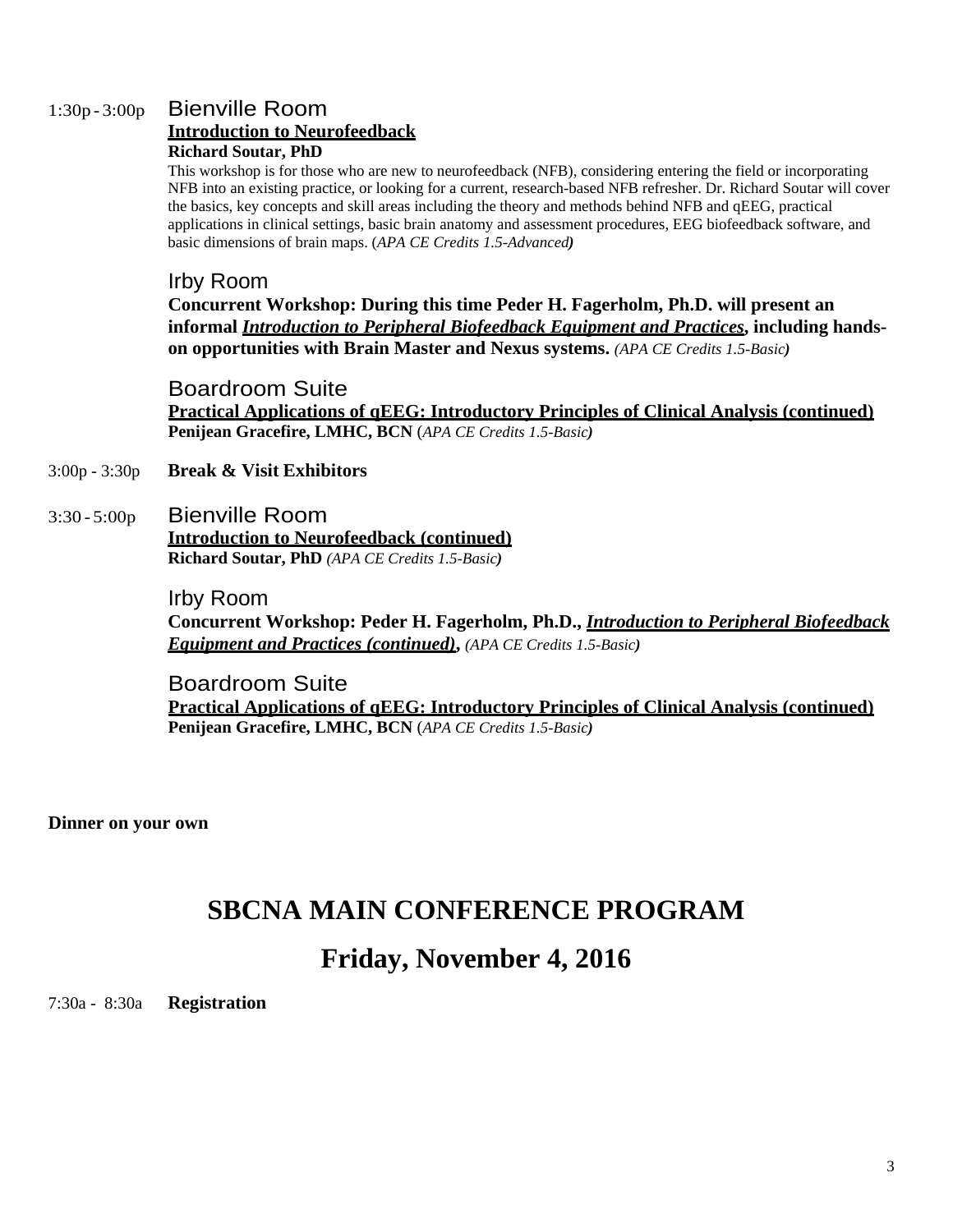## 8:30a - 9:00a **Welcome Paul Michael Ramirez, PhD, President of SBCNA**

#### 9:00a- 10:30a Phoenix Room 2

#### **From One to 19 Channels and Beyond: Survey of Neurofeedback Techniques J. Michael Griffin, Ed.D., Ph.D., BCN**

This workshop surveys neurofeedback techniques ranging from one and two channel power training, four to19 channel Z Score training, and finally ROI and sLoreta training. Integration of ancillary techniques such as instruction in healthy breathing using the EmWave and HEG (pIR) will be addressed and demonstrated. The effectiveness of neurofeedback is based on operant conditioning and other learning principles which have been recognized for many years. This intervention, also known as biofeedback for the brain, has progressed rapidly in recent years. It is growing in acceptance among health-care professionals and consumers, although sadly thirdparty-payers lag in joining this wave of progress *(APA CE Credits 1.5-Introductory-Advanced)* 

## Phoenix Room 1

#### **Mini-Workshops: Chosen per attendees on Sign-in Sheets**: **Peder H. Fagerholm, Ph.D**

Electroencephalography (EEG); Electrodermal response (EDR); Electromyography (EMG); Heart rate; Hemoencephalography (HEG); Neurotechnology - Audio Visual Entrainment (AVE); Neurotechnology - Electrostimulation (CES/tDCS); Neurotechnology - Wild Divine series; Respiration; Temperature. *(APA CE Credits 1.5-Introductory-Advanced)* 

## Phoenix Room 3

#### **Neural Networks: A Review of Basics and Theoretical Applications David S. Cantor, Ph.D. and Dick A.Genardi, Ph.D.**

This workshop provides an overview of the basic models of neural networks and their development in the human brain and how they potentiate the processing of sensory information into perceptual experiences and define the rudiments of adaptive behaviors. We will propose the theoretical framework of the importance of neural frequencies in establishing communication fields facilitating the assimilation of new information and accommodating new adaptive responses and how the brain economizes this process. Three core networks involved in cognitive functioning and self-regulation will be described. *(APA CE Credits 1.5-Advanced)* 

## 10:30a - 11:00a **Break & Exhibitor --Meet & Greet Presenters**

## 11:00a - 12:30p Phoenix Room 2

## **From One to 19 Channels and Beyond: Survey of Neurofeedback Techniques (continued) J. Michael Griffin, Ed.D., Ph.D., BCN**

*(APA CE Credits 1.5-Introductory-Advanced)* 

Phoenix Room 1

**Mini-Workshops: Chosen per attendees on Sign-in Sheets**: (continued) **Peder H. Fagerholm, Ph.D**  *(APA CE Credits 1.5-Introductory-Advanced)* 

Phoenix Room 3 **Neural Networks: A Review of Basics and Theoretical Applications (continued) David S. Cantor, Ph.D. and Dick A.Genardi, Ph.D.**  *(APA CE Credits 1.5-Advanced)*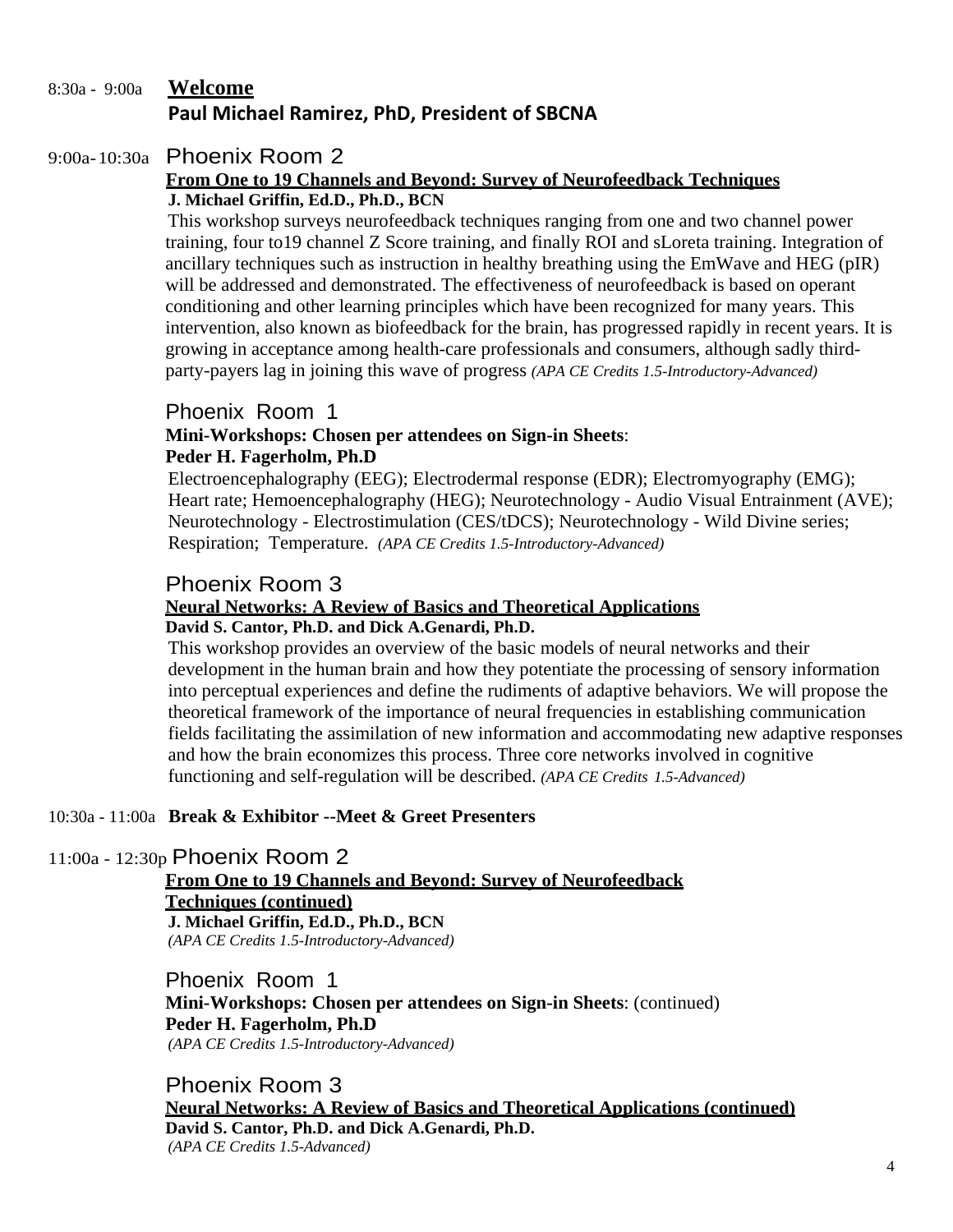- 12:30p 1:30p **Lunch**
- 1:30p 3:00p Phoenix Room 2

**From One to 19 Channels and Beyond: Survey of Neurofeedback Techniques (continued) J. Michael Griffin, Ed.D., Ph.D., BCN**  *(APA CE Credits 1.5-Introductory-Advanced)* 

## Phoenix Room 1 **Mini-Workshops: Chosen per attendees on Sign-in Sheets: (continued) Peder H. Fagerholm, Ph.D**

*(APA CE Credits 1.5-Introductory-Advanced)* 

#### Phoenix Room 3 **Methylation and Oxidative Stress Patterns in qEEG Richard Soutar, PhD**

Oxidative stress and related inflammatory processes have a profound impact on brain physiology and function and consequently on mental disorder as well, especially with respect to anxiety and depression (Scicutella, 2007; Enciu, 2013). This workshop will show how different metabolic problems such as adrenal, blood sugar and thyroid dysregulation can be identified using qEEG but also how this information can assist in identifying methylation problems and formulating nutritional interventions on an individual basis to assist in supporting NFB*. (APA CE Credits 1.5-Intermediate)* 

#### 3:00p - 3:30p **Break** . **Exhibitors--Meet & Greet Presenters**

3:30p - 5:00p Phoenix Room 2

**From One to 19 Channels and Beyond: Survey of Neurofeedback Techniques (continued) J. Michael Griffin, Ed.D., Ph.D., BCN**  *(APA CE Credits 1.5-Introductory-Advanced)* 

Phoenix Room 1 **Mini-Workshops: Chosen per attendees on Sign-in Sheets**: (continued) **Peder H. Fagerholm, Ph.D**  *(APA CE Credits 1.5-Introductory-Advanced)* 

## Phoenix Room 3 **Methylation and Oxidative Stress Patterns in qEEG (continued) Richard Soutar, PhD** *(APA CE Credits 1.5-Intermediate)*

- 5:00p 6:00p **Welcome Reception with cash bar**
- 6:00p 7:00p **BOD meeting**
- 6:00p **Dinner on your own**

## **Saturday, November 5, 2016**

8:00a - 8:45a **Registration**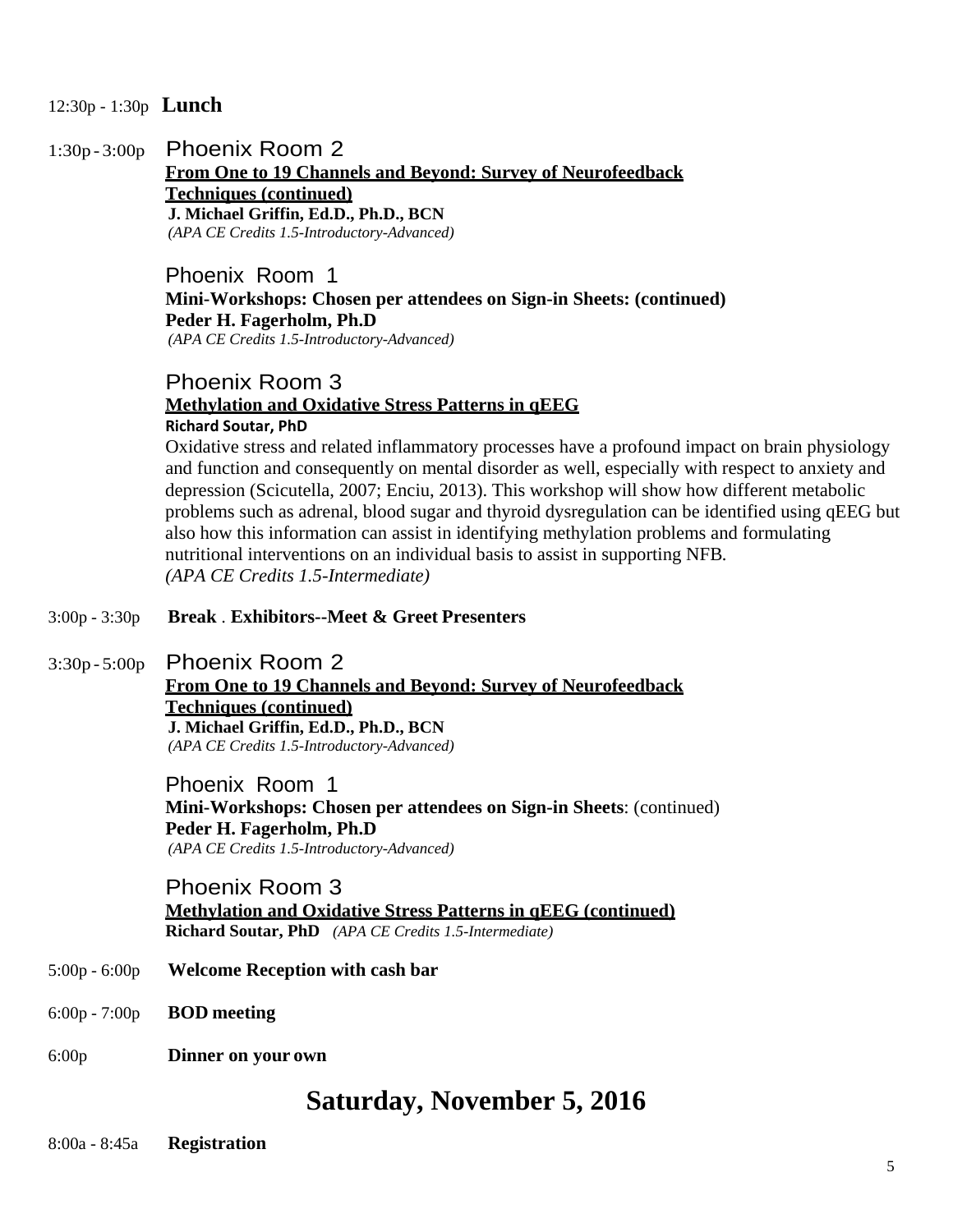### 8:45a - 9:00a **Welcome/Announcements Paul Michael Ramirez, PhD, President of SBCNA**

## 9:00a - 10:30a Phoenix Room 2

## **Compassion Strategies that Foster Connectedness within Mindfulness-Based Biofeedback Treatment**

#### **Urszula Klich , PhD**

Resilience is a trait healthcare professionals are expected to have, but workplace demands, multiple role conflicts, and patient complexities, create pressure on the provision of care. Clinician's needs are commonly put aside as client wellness becomes the focus of treatment, which may result in the unintended effect of compromising treatment through added strain.

Compassion, has emerged as a major factor in the therapeutic benefit of mindfulness-based techniques, which have been integrated into mainstream healthcare. Combining compassion practices with biofeedback can maximize the advantageous psychological and physical changes that are seen with both. This presentation will provide a framework for augmenting biofeedback treatment with compassion-based techniques and discuss treatment considerations. *(APA CE Credits 1.5-Introductory)* 

Phoenix Room 1

#### **Mini-Workshops: Chosen per attendees on Sign-in Sheets**: **Peder H. Fagerholm, Ph.D**

Electroencephalography (EEG); Electrodermal response (EDR); Electromyography (EMG); Heart rate; Hemoencephalography (HEG); Neurotechnology - Audio Visual Entrainment (AVE); Neurotechnology - Electrostimulation (CES/tDCS); Neurotechnology - Wild Divine series; Respiration; Temperature. *(APA CE Credits 1.5-Introductory-Advanced)* 

## Phoenix Room 3

## **LORETA Z-score and Neurofield Modulation Therapy in Neurology and Psychiatry J. Lucas Koberda, MD, PhD**

Based on results of therapy of 400 patients who completed therapy in our center with LORETA Z-score NFB a detailed analysis of different neuro-psychiatric conditions will be presented. Additional application of pulsed electromagnetic therapy (Neurofield) for neuromodulation and potential benefits of combining this therapy with NFB will be discussed. Several patients cases with different conditions will be shown including epilepsy, traumatic brain injury as well as rehabilitation after brain tumor resection. (*APA CE Credits 1.5 -Intermediate)* 

## 10:30a - 11:00a **Break- Exhibitors--Meet & Greet Presenters**

## 11:00a - 12:30p Phoenix Room 2

#### **Clinical Case Presentation: Neurotherapy for Autism Assessment and Treatment David S. Cantor, PhD , and Dick A. Genardi, PhD**

The clinical review workshop reviews the type of qEEG profiles often noted for autism and the types of neurotherapeutic approaches that can be utilized. A short literature review will be presented and interventions strategies that have been described. Case vignettes will be presented with a review of the type of strategies for creating a neurotherapeutic strategy and the outcomes in such cases. This discussion will welcome as much didactic in helping participants to address the types of obstacles that confronts clinicians working with autistic children. *(APA CE Credits 1.5-Intermediate)*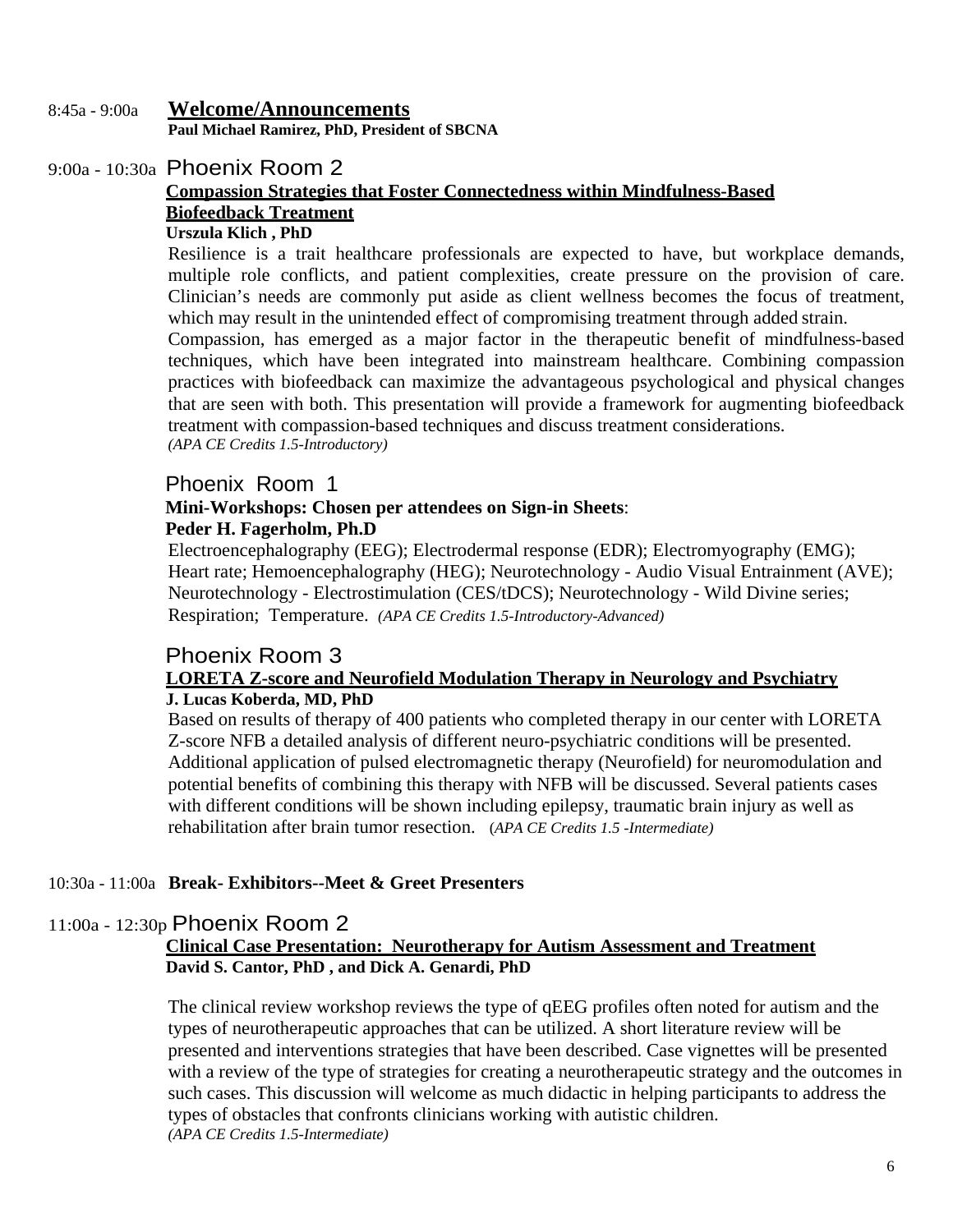Phoenix Room 1 **Mini-Workshops: Chosen per attendees on Sign-in Sheets**: (continued) **Peder H. Fagerholm, Ph.D** *(APA CE Credits 1.5-Introductory-Advanced)* 

#### Phoenix Room 3 **LORETA Z-score and Neurofield Modulation Therapy in Neurology and Psychiatry (continued) J. Lucas Koberda, MD, PhD** (*APA CE Credits 1.5 -Intermediate)*

## 12:30p - 2:00p **Members Only Catered Lunch & Business Meeting sponsored by SBCNA**

*Non-members will have lunch on their own* 

## 2:00p - 3:30p Phoenix Room 2 **Cranial Electrotherapy Stimulation for Anxiety, Depression & Insomnia JoAnn Blumenthal, LMHC, BCN**

Cranial Electrotherapy Stimulation (CES) is a FDA cleared modality used to treat anxiety, insomnia and depression. This session will cover the basic treatment protocols, supporting research, safety and efficacy as well as direction on how to implement this treatment into your own practice. *(Credits not available)* 

## Phoenix Room 1 **Mini-Workshops: Chosen per attendees on Sign-in Sheets**: (continued) **Peder H. Fagerholm, Ph.D** *(APA CE Credits 1.5-Introductory-Advanced)*

## Phoenix Room 3

## **Case Studies using Neurofeedback**

## **Robert E. Longo, MRC, LPC, NCC, BCN, and Richard Soutar, PhD**

This session will present several cases studies using neurofeedback training as a primary intervention. Cases will be presented including patient background, diagnosis (or presenting problem), cognitive functioning, emotional functioning, personality traits and factors, physical health overview, collaborative health information, qEEG assessment and results, neurofeedback protocol selection, additional interventions (i.e., biofeedback, AVE, HRV) when used, and patient progress over the course of time with intervention(s). Pre/post outcomes will also be addressed. Cases and data presented will be from the New Mind Mapping System. *(APA CE Credits 1.5-Intermediate)* 

## 3:30p - 4:00p **Break** . **Exhibitors--Meet & Greet Presenters**

## 4:00p - 5:00p Phoenix Room 2

## **Youth Stress Management and Performance**

**Harry L. Campbell, BPS, BCB** 

Learning the concepts and techniques of stress management, mind/body connection, and selfregulation, creates a foundation for adulthood with less symptoms and better health and performance throughout the life span. This session will give examples of how this process can be done with biofeedback. *(Credits not available)* 

## Phoenix Room 1 **Mini-Workshops: Chosen per attendees on Sign-in Sheets**: (continued)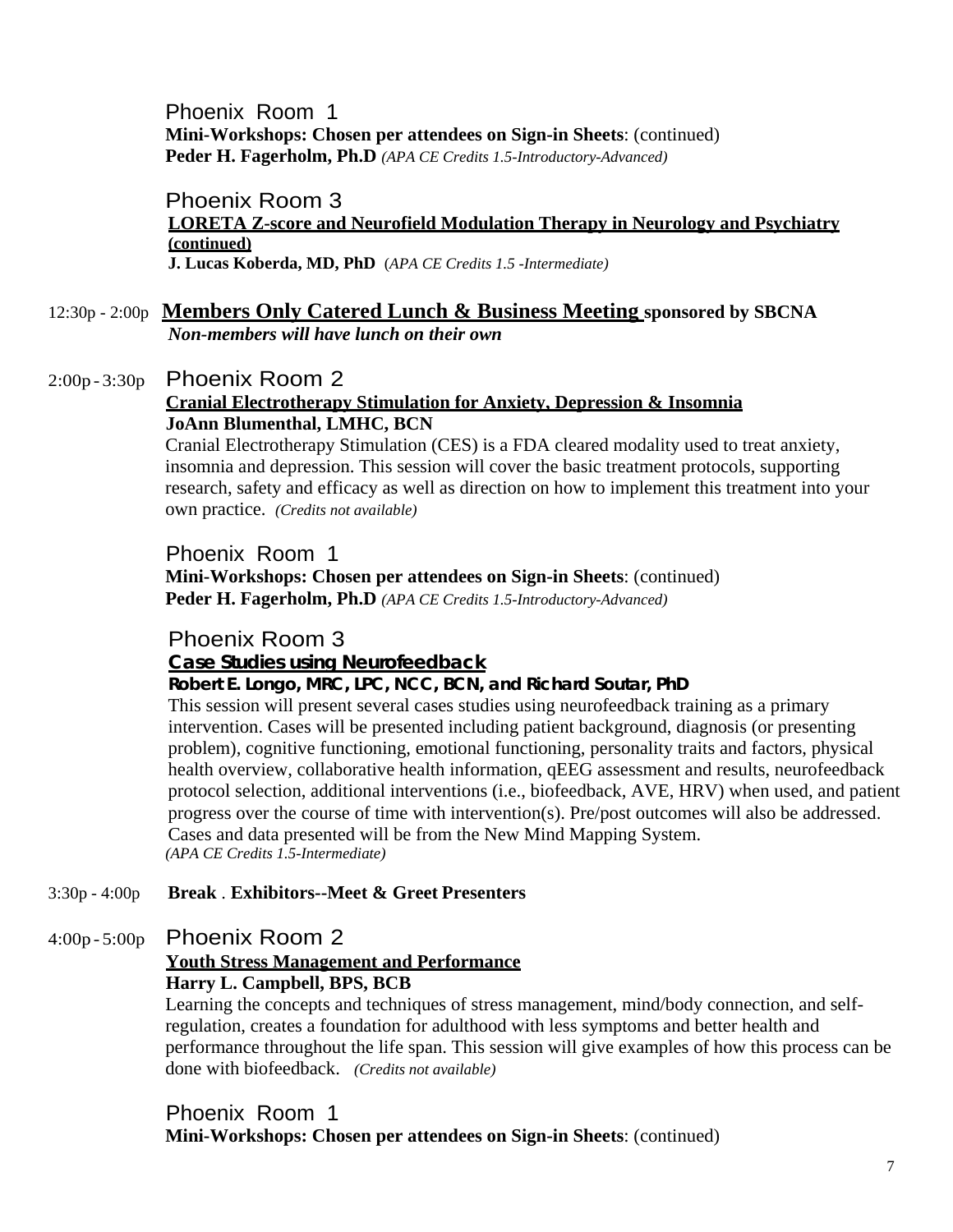**Peder H. Fagerholm, Ph.D** *(APA CE Credits 1.0-Introductory-Advanced)* 

Phoenix Room 3 **Case Studies using Neurofeedback (continued) Robert E. Longo,** MRC, LPC, NCC, BCN, and Richard Soutar, PhD *(APA CE Credits 1.0-Intermediate)* 

- 5:00p 6:00p Phoenix Room 3 **Panel Discussion, Case Study** (*APA CE Credits 1.0)*
- 6:00p 6:30p Silent Auction Results
- 6:30p **Dinner on your own**

## **Sunday, November 6, 2016**

- 8:00a 8:45a **Registration**
- 8:45a 9:00a **Welcome/Announcements Paul Michael Ramirez, PhD, President of SBCNA**

#### 9:00a -10:30a Phoenix Room 3 **Neurofeedback in an Adolescent Residential Treatment Program J. Michael Griffin, Ed.D., Ph.D., BCN**

Adolescents in long-term residential facilities often have histories of abuse, neglect, and family histories of mental illness. Often these youths have received years of outpatient treatment, multiple in-patient psychiatric hospitalizations in acute care facilities, foster placements, and multiple behavioral health residential admissions. Multiple treatment modalities have conventionally been used, including counseling, psychopharmacology, recreational therapy, therapeutic horticulture, equestrian therapy, and others. Despite these interventions, significant acting out behaviors may persist.. A Medline search fails to find efficacy studies supporting the practice in neurofeedback in these facilities, while a discussion with administrators of these programs yield the strong opinion that they are beneficial adjunctive treatment, reducing the frequency and intensity of adverse behavioral events, including aggression to staff, resident to resident aggression, stealing, destruction of property, and so-on. The current study, performed at Jackson-Fieldâ€<sup>M</sup>s Behavioral Health Services in Jarratt, VA, seeks to determine whether neurofeedback may be an effective adjunctive treatment in residential behavioral health facilities to reduce the severity, frequency and duration of acting-out or incident reports (IRs). *(APA CE Credits 1.5-Intermediate)* 

#### 10:30a -11:30a **Break- Check-out of Hotel**

11:30a -12:30p Phoenix Room 3

#### **Neurofeedback in an Adolescent Residential Treatment Program J. Michael Griffin, Ed.D., Ph.D., BCN**  *(APA CE Credits 1.5-Intermediate)*